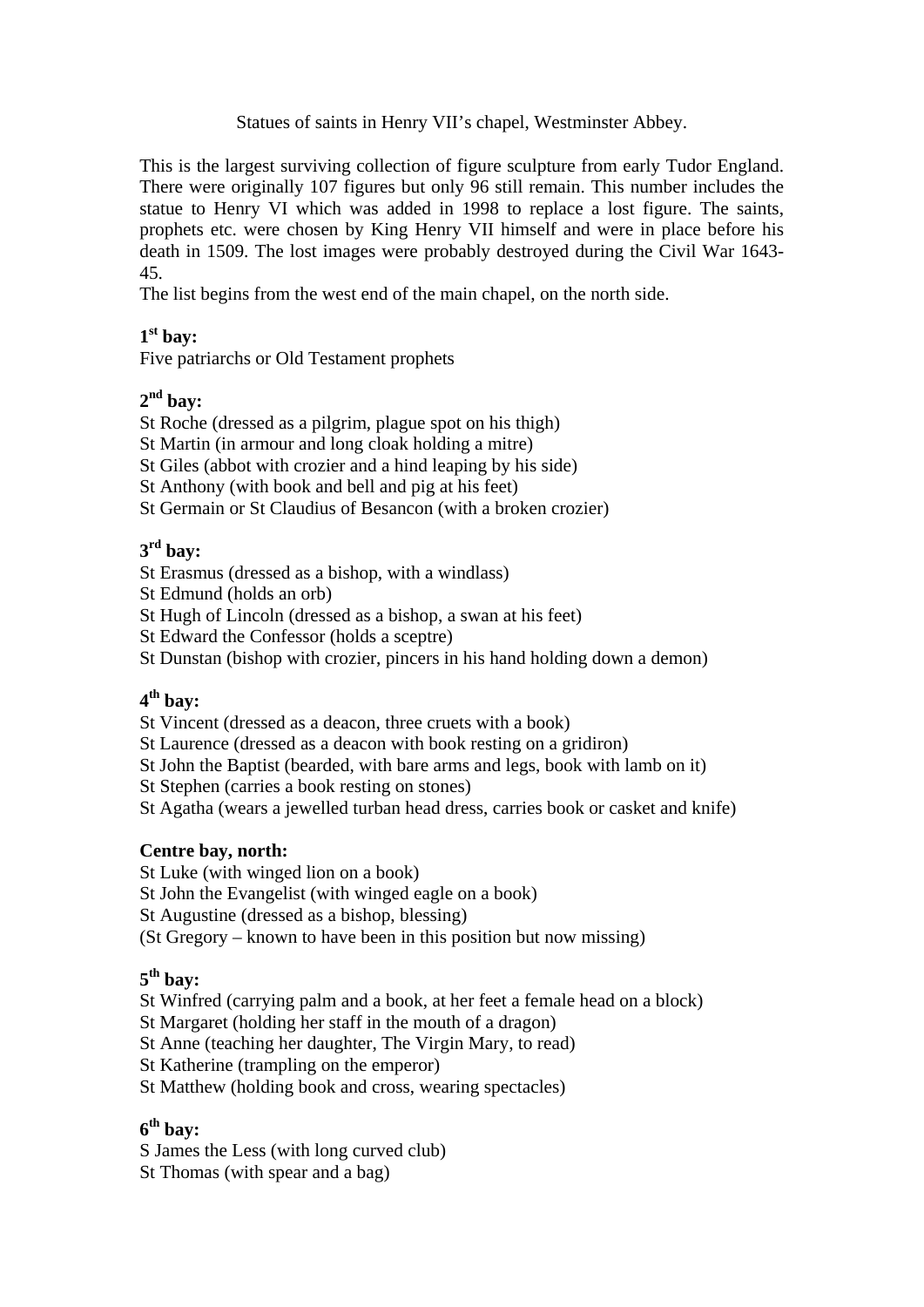St John the Evangelist (blesses a chalice from which a dragon is emerging) St James the Greater (dressed as a pilgrim with scallop shell hat) St Andrew (with saltire cross)

## **7th bay:**

St Peter (with book and key) St Gabriel (the Archangel) Our Lord (hand raised in benediction with book and foot on an orb) Blessed Virgin Mary St Paul (carrying book with a sword in his belt)

## **8th bay:**

St Philip (carries three loaves)

St Bartholomew (carrying a knife and book)

St Jude (carrying the hull of a ship)

St Matthias (carrying a book and large knife or scythe)

St Simon (holding book)

# **9th bay:**

St Martha or St Elizabeth (dressed as a nun or widow)

St Mary Magdalene (holding cylindrical box or jar)

St Dorothy (wearing jewelled turban, holding a book and basket)

St Barbara (holds turreted castle)

St Wilgefort also called Uncumber (bearded lady with book on a T-cross)

#### **Centre bay, south:**

St Mark (with winged lion on a book)

St Matthew (wearing spectacles with book supported by an angel with ink pot)

St Jerome (dressed as a cardinal with a book and lion)

St Ambrose (dressed as a bishop holding a scourge and crozier)

# **10th bay:**

St Helen (crowned, with book on a T-cross)

St Zita (Sita or Sytha) (reading a book)

An archer

St Sebastian (the martyr is tied to a tree, about to be shot by archers) An archer

## **11th bay:**

St Cuthbert (bishop with crozier and a crowned head in his hand)

St Edward King & Martyr, or St Wulstan, or St Kenelm

St Nicholas (a bishop with a boy's head emerging from a basket)

St Oswald (king with sceptre and crowned head in his hands)

St Eloy (bishop with crozier and horseshoe)

# **12th bay:**

St Thomas of Canterbury (archbishop reading a book with a crucifix on his staff)

St George (in armour, with shield and sword and dragon at his feet)

St Richard of Chichester, or St Germain of Auxerre (with beggar holding a bowl)

St Armil (or Armagil) (in armour with cowl, his stole binds a dragon at his feet)